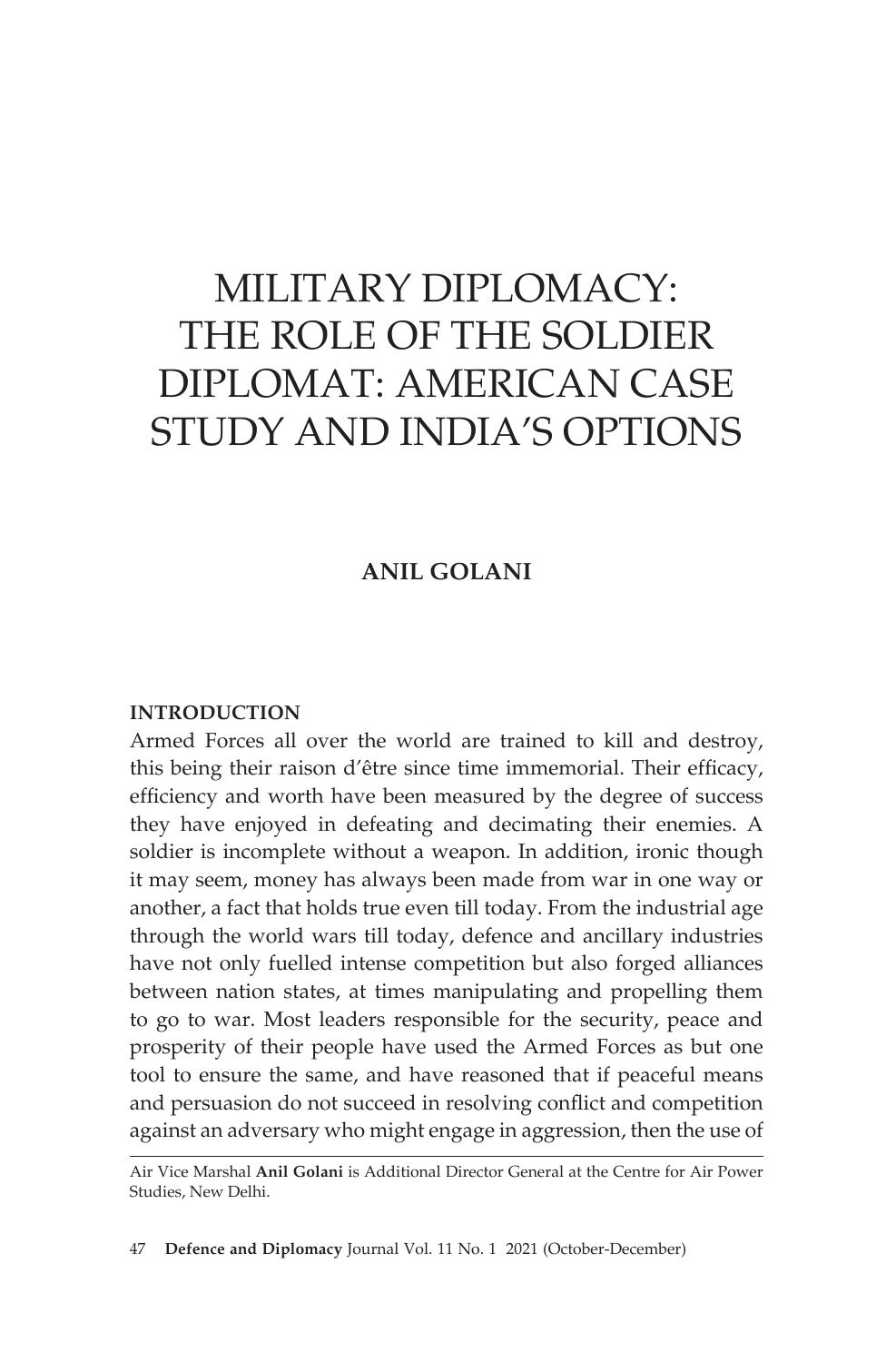force as an important tool of statecraft is justified. The modern period has witnessed profound changes in technology and communication, a globalised interdependent economy, growing influence of non-state actors, growth of civil society, increasing inequality, etc., which have challenged modern statecraft and international diplomacy.

The word Military Diplomacy comes across as an oxymoron. 'Militaries' are trained and equipped to wage war while 'Diplomacy' utilises everything other than force to achieve national policy objectives. According to Kautilya, who was a realist in his approach, every state acted in order to maximise power and self-interest. Moral principles or obligations therefore had little say in their actions against other nations. While it would be prudent to have an ally, the alliance would last only as long as it was in mutual self-interest, because "an ally looks to the securing of his own interests in the event of the simultaneity of calamities and in the event of the growth of the enemy's power."1 Why do we need diplomacy, and why Military Diplomacy? While Carl von Clausewitz had argued that war was just an extension of domestic politics,<sup>2</sup> Kautilya had prophesied that diplomacy was actually subterfuge that involved taking actions that would lead to weakening the enemy, while gaining advantages for your own self, all done with the aim of an eventual victory. A nation's foreign policy should therefore always consist of preliminary movements toward war: "In this way, the conqueror should establish in the rear and in front, a circle (of kings) in their own interest. … And in the entire circle, he should station envoys and secret agents, becoming a friend of the rivals, maintaining secrecy when striking again and again. The affairs of one, who cannot maintain secrecy … undoubtedly, perish, like a broken boat in the ocean."  $3$  As the foreign policy of a nation is geared towards national interest, it should not be to end conflicts, but to preclude defeat and to ensure victory in subsequent conflicts. As far as Kautilya was concerned, all ambassadors were potential spies, cloaked with diplomatic immunity.

<sup>1.</sup> Boesche Roger. "Kautilya's Arthasastra on War and Diplomacy in Ancient India" *The Journal of Military History*, vol. 67 no. 1, 2003, pp. 9-37. Project MUSE, at https://muse. jhu.edu/article/40432#authbio. Accessed on August 15, 2021.

<sup>2.</sup> John Keegan, *A History of Warfare* (New York: Alfred A. Knopf, 1993), pp. 3-24.

<sup>3.</sup> Boesche Roger, *The First Great Political Realist: Kautilya and his Arthashastra* (United States: Lexington Books, 2003), p. 80.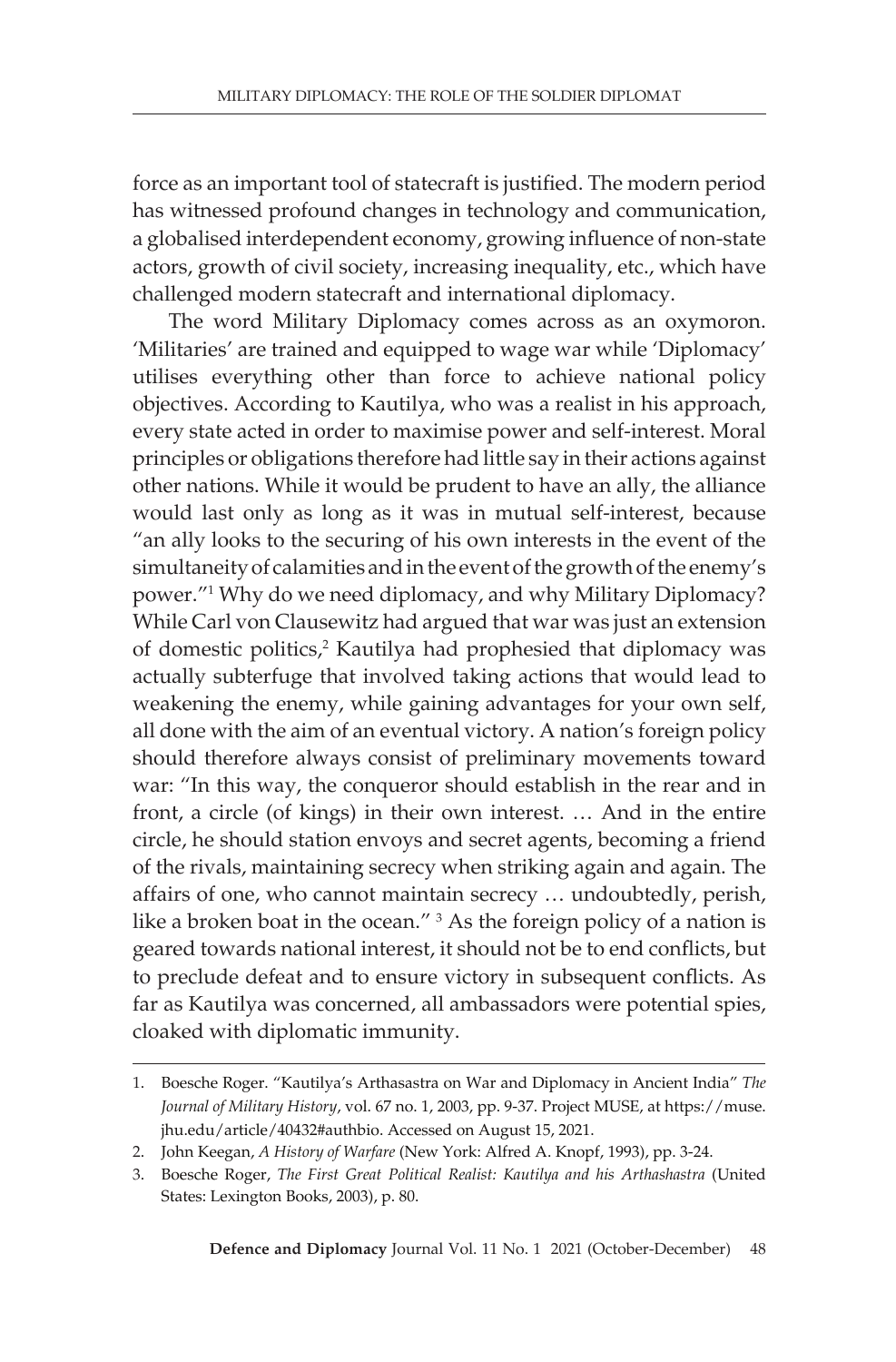The military capabilities of nations across the world are increasing either by force accretion or by making existing forces more potent and agile. This takes place despite reducing defence budgets in the western world which in some cases are accompanied by force reductions. What remains a *sine qua non* is the fact that the Armed Forces are here to stay and would continue to play an important and leading role, not only in nation building but in the ability of nations to further their interests in an increasingly integrated world which paradoxically is fraught with increasing inter and intra-regional conflicts. The aim of this paper is to assess how Military Diplomacy could be effectively utilised as a tool of statecraft to further national interests in international diplomacy. During the research a case study has been carried out of the use of the military by the USA towards furthering national interests, what are the challenges faced by India and how could they be addressed.

Ever since the advent of Naval power the term 'Gunboat Diplomacy' was coined to further the interests of colonial powers in pursuit of their foreign policy objectives through the conspicuous display of force. There have been numerous occasions wherein military force has been used peacefully in international diplomatic relations leading to the term 'Military Diplomacy' which can be defined as "all diplomatic activities relating to national security and military diplomatic activities." The distinction between diplomacy and military diplomacy essentially arises from the practitioners and the departments/ministries to which they belong even though their objectives remain the same. The goal of diplomacy as defined by Britannica Concise Encyclopaedia is to further the state's interests as dictated by geography, history and economics. Safeguarding the state from external aggression and protecting its sovereignty is equally important. Diplomacy seeks to achieve maximum national advantage without using force and without causing resentment. Viewed in isolation, diplomacy would not be able to achieve what it seeks to do without a strong and powerful military. UK's defence diplomacy is defined by Anton du Plessis, in a narrow sense, as the "use of military personnel, including service attaches, in support of conflict prevention and resolution. Among a great variety of activities, it includes providing assistance in the development of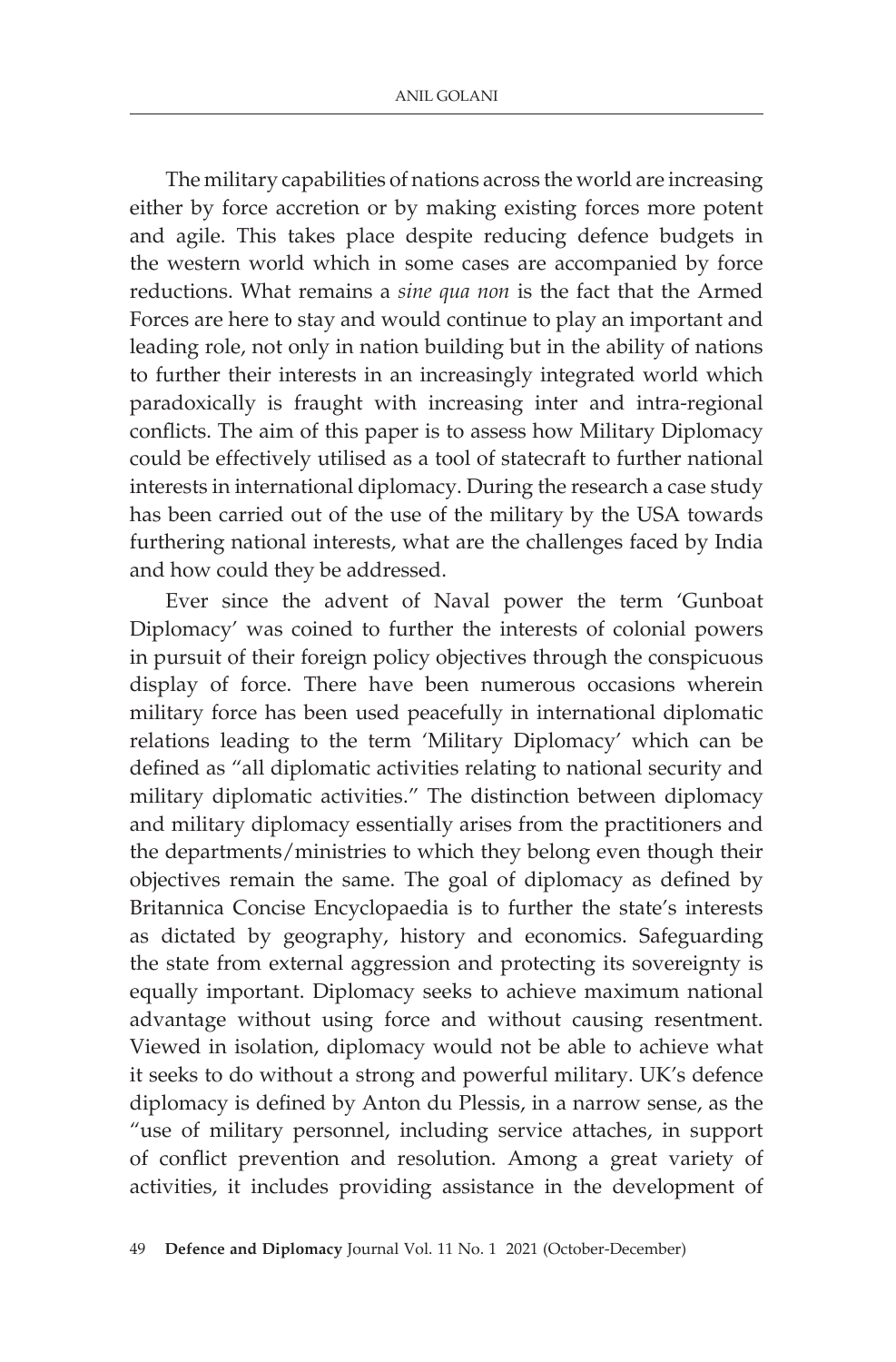democratically accountable armed forces". Du Plessis goes on to give a broader definition of military diplomacy as "the use of armed forces in operations other than war, building on their trained expertise and discipline to achieve national and foreign objectives abroad". He also gives Cottey and Foster's inclusive definition of defence diplomacy (alternatively, international defence diplomacy) as "the peacetime use of armed forces and related infrastructure (primarily defence ministries) as a tool of foreign and security policy" and more specifically the use of military cooperation and assistance.<sup>4</sup> The usage of the words 'military' and 'defence' can be freely interchanged.

#### **THE CASE FOR MILITARY DIPLOMATS**

The importance of diplomacy in the domain of security and military relations in the nuclear age, with increasing disaffection of the civil society (with the ruling elite) and increasing radicalisation and extremism cannot be overemphasised. The ability to mediate, manage and resolve conflict through communication and negotiation has been instrumental to the survival of polities since the dawn of civilisation, but what changed after the nuclear strikes on Hiroshima and Nagasaki in August 1945 was the relative significance of the consequences of failure to achieve the needed diplomatic mediation.5 Diplomacy with the intention to prevent future conflict has been the response to successive outbreaks of multilateral conflict with increasing severity since the eighteenth century. What has made the last two centuries different from the preceding period is that diplomats have sought to institutionalise the diplomatic mechanisms for representation and communication in a new and more formal way in order to facilitate regular consultation, mediation and, when required, negotiation to avoid or resolve conflict.<sup>6</sup>

The successful mediation during conflicts of interest at the broader level requires more than just an effective mechanism through which diplomats can communicate with one another in the event of

<sup>4.</sup> Anton du Plessis, "Defence Diplomacy: Conceptual and Practical Dimensions with Specific Reference to South Africa", *Strategic Review for Southern Africa*, November 2008.

<sup>5.</sup> Geoffrey Allen Pigman, *Contemporary Diplomacy* (Cambridge UK, Polity Press, 2011), p. 161.

<sup>6.</sup> Thomas C. Schelling, *Arms and Influence* (New Haven: Yale University Press, 1966), pp. 1-34.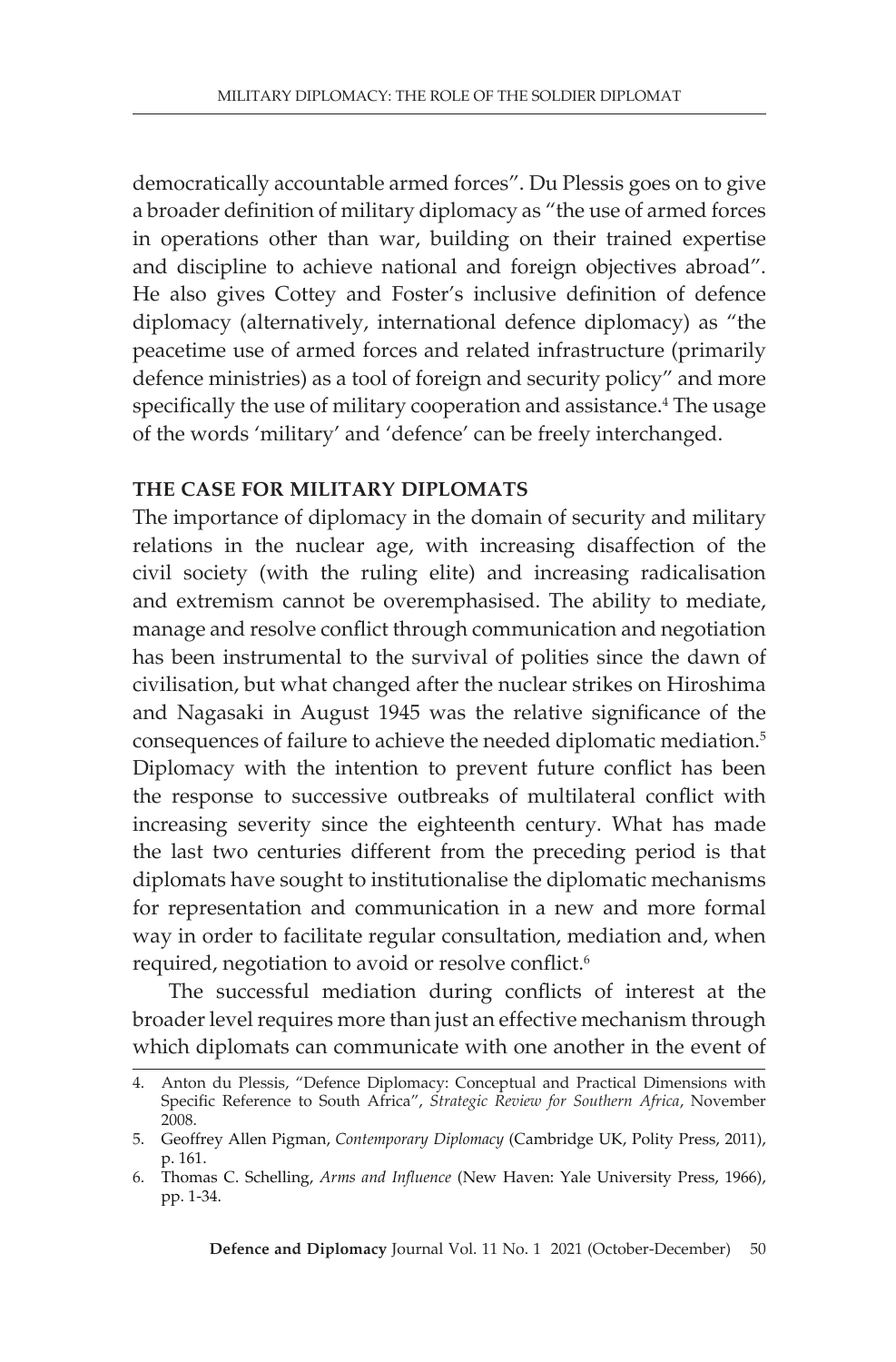a prospective or actual crisis. The ability to communicate effectively requires that diplomats have a familiarity with one another and with each other's governments and their positions, even in advance of the need to address a particular bilateral or multilateral issue.7 It is here that military officers of different nations who have had joint training in the past, conducted bilateral and multilateral exercises/exchange visits, would be able to communicate effectively on the basis of mutual trust that has been developed over the years. Hence regular bilateral and multilateral meetings for the purpose of getting to know one another, and formal confidence-building measures can be just as important in avoiding conflict as institutional structures for communication themselves.8 Modes of communication in bilateral security diplomacy have also evolved through establishment of dedicated channels such as 'hotlines' between the Military HQ of traditional adversaries, India and Pakistan, to ensure that unintended actions do not inadvertently signal the intention to initiate a conflict that could result in a nuclear Armageddon in South Asia. In addition, senior foreign policymakers also need to be able to communicate effectively with their own senior military officers, who are responsible for creating and implementing military strategy about other states, about their capabilities and their interests. It is in this aspect that India lacks a dedicated framework to facilitate dialogue to further national interests.

## **AMERICAN CASE STUDY**

In the case of the USA, which functions through its geographic combatant commanders, military diplomacy synergises and brings all instruments of national power to bear on nations and partnerships across the world. The purpose being to develop relationships and form alliances. While reflecting on his command, General Zinni remarked: "As my experiences throughout the region in general and with [Pakistan's President] Musharraf in particular illustrate, I did not intend to sit back and say, 'Hey, my job is purely military. When you're ready to send me in, coach, that's when I go in.' When I assumed

51 **Defence and Diplomacy** Journal Vol. 11 No. 1 2021 (October-December)

<sup>7.</sup> Lars G. Lose, "Communicative Action and the World of Diplomacy", in Karin M. Fierke and Knud Erik Jorgensen (eds.), *Constructing International Relations: The Next Generation* (Armonk. NY: M.E. Sharpe, 2001), pp. 179-200.

<sup>8.</sup> Dana Priest, *The Mission: Waging War and Keeping Peace with America's Military* (New York: W.W. Norton, 2004), pp. 11-57.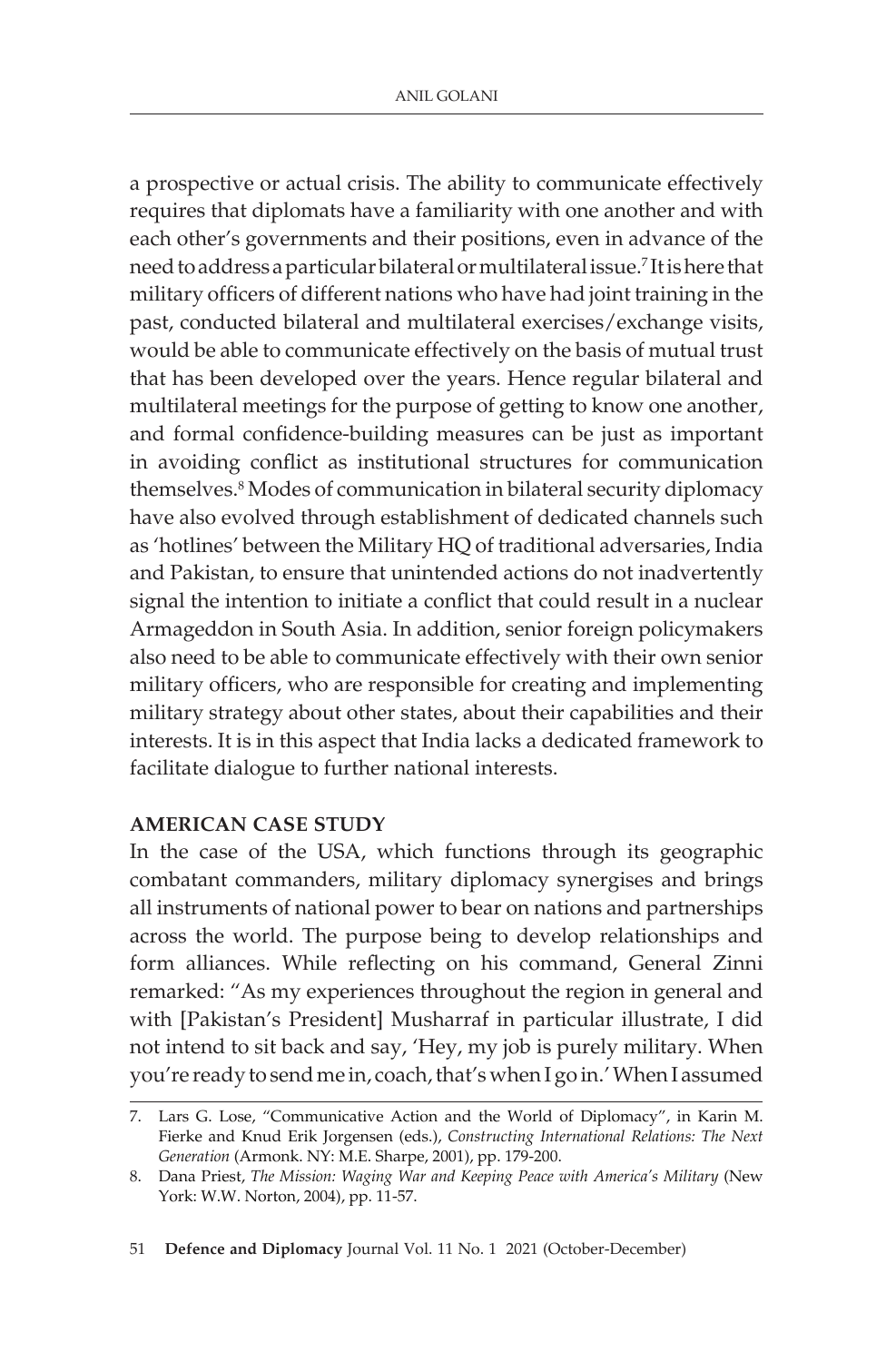command of CENTCOM and had the ability to choose between fighting fires or preventing them, I chose prevention. If there was any possible approach to making this a less crisis-prone, more secure and stable region, I wanted to try it through shaping operations."9 With all the instruments facilitating security cooperation, General Zinni segued the entire Near East and Central Asian region through strong security relationships and capabilities by having regional conferences and enhancing the professional military education of all the regional military leaders. The other geographic combatant commanders also conducted similar activities. The PACOM Commander, Admiral Blair was apprehensive of collaborating with China after the 2001 air collision between an EP-3 and a Chinese F-8 aircraft. Subsequently many commanders of EUCOM facilitated the entry of nine countries into NATO while ensuring that relations with Russia were not adversely affected over this NATO enlargement. "The current norm of 'Been there, done that' visits should be transformed into persistent, personal, and purposeful contacts that yield results."10

The involvement of the military in diplomacy cannot be done in isolation; the involvement of the Foreign Service is an essential prerequisite in articulating the national strategy/objectives in the region. Conflicts occur when competing bureaucracies jostle for their share of the pie in the absence of unambiguous and clearly articulated vision and strategy at the national leadership level. The support provided by the Military to Public Diplomacy is an essential component of the American strategy and is defined as "the ability to understand, engage, influence and inform key foreign audiences through words and actions to foster understanding of U.S. policy and advance U.S. interests, and to collaboratively shape the operational environment." The Department of Defence support to US Government public diplomacy consists of many activities that include open-source international public opinion which aims to foster US foreign policy objectives by making an attempt to have an understanding, thereafter informing and influencing foreign audiences and opinion makers. This support could be furthered by increasing the scope of dialogue

<sup>9.</sup> Tony Zinni, "Military Diplomacy," in Derek S. Reveron (ed.), *Shaping the Security Environment*, (Newport, RI: Naval War College Press, 2007), p. 5.

<sup>10.</sup> Joint Forces Command and European Command, Draft Military Support to Shaping Operations, Joint Operating Concept, June 2007, p. 13.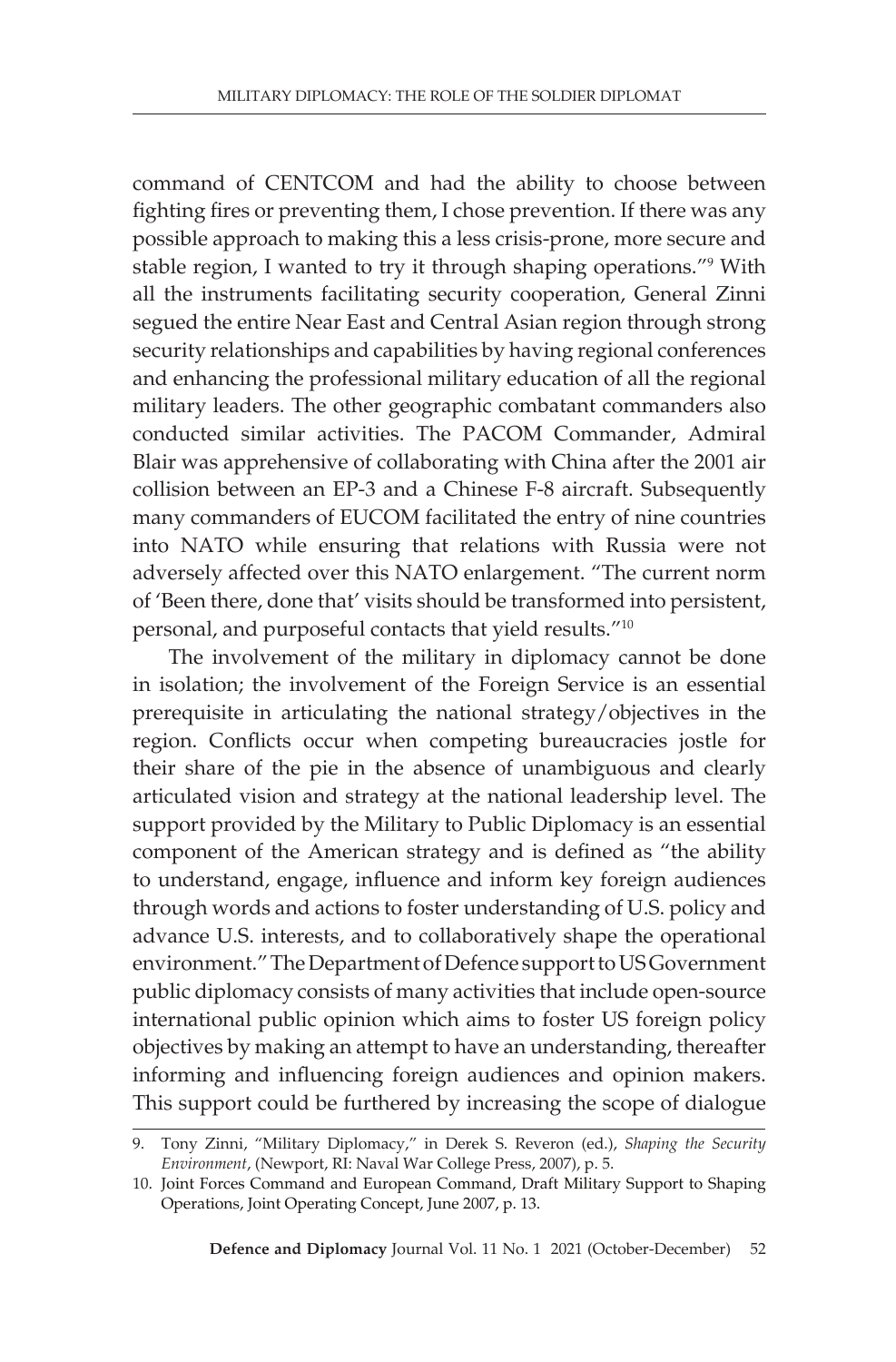between American citizens, its institutions and their compatriots abroad. Even though this is primarily the role of the State Department, the Defence Department is quite active in this area. The US Regional Commands, for example, sponsor professional military education conferences to discuss regional security challenges and the strategic outlook apart from capabilities-based planning. By assembling important leaders from a particular region or country, the Regional Commands facilitate dialogue not only between the United States and other countries, but also among countries across the world, which would only help and facilitate in combating regional conflicts and humanitarian operations. Geographic combatant commands are also represented in US embassies through offices of defence cooperation and military liaison offices.<sup>11</sup>

## **LIMITATIONS OF MILITARY INVOLVEMENT**

There has been increasing criticism of the Western intervention in Iraq and Afghanistan. It has led to a groundswell of adverse public opinion in the world against the US. While the reasons for American intervention are not being debated, the manner in which the countries have been attempted to be changed and the military nature of the intervention is what has caused the adverse public opinion. By their own admission, erstwhile US Deputy Secretary of Defence, Gordon England had remarked, "The US Military is not sufficiently organised, trained, or equipped to analyse, plan, integrate and coordinate the full spectrum of capabilities available to promote America's interests."12 Subsequently the US embarked on a policy of Security Cooperation defined as "the ability for DoD to interact with foreign defence establishments to build defence relationships that promote specific U.S. security interests, develop allied and friendly military capabilities for self-defence and coalition operations, including allied transformation, improve information exchange, and intelligence sharing to help harmonize views on security challenges, and provide U.S. forces with peacetime and contingency access and en route infrastructure."13 The main objectives for doing this spanned

<sup>11.</sup> Derek S. Reveron, "Shaping and Military Diplomacy", US Naval War College, September 2007.

<sup>12.</sup> Ibid.

<sup>13.</sup> Ibid.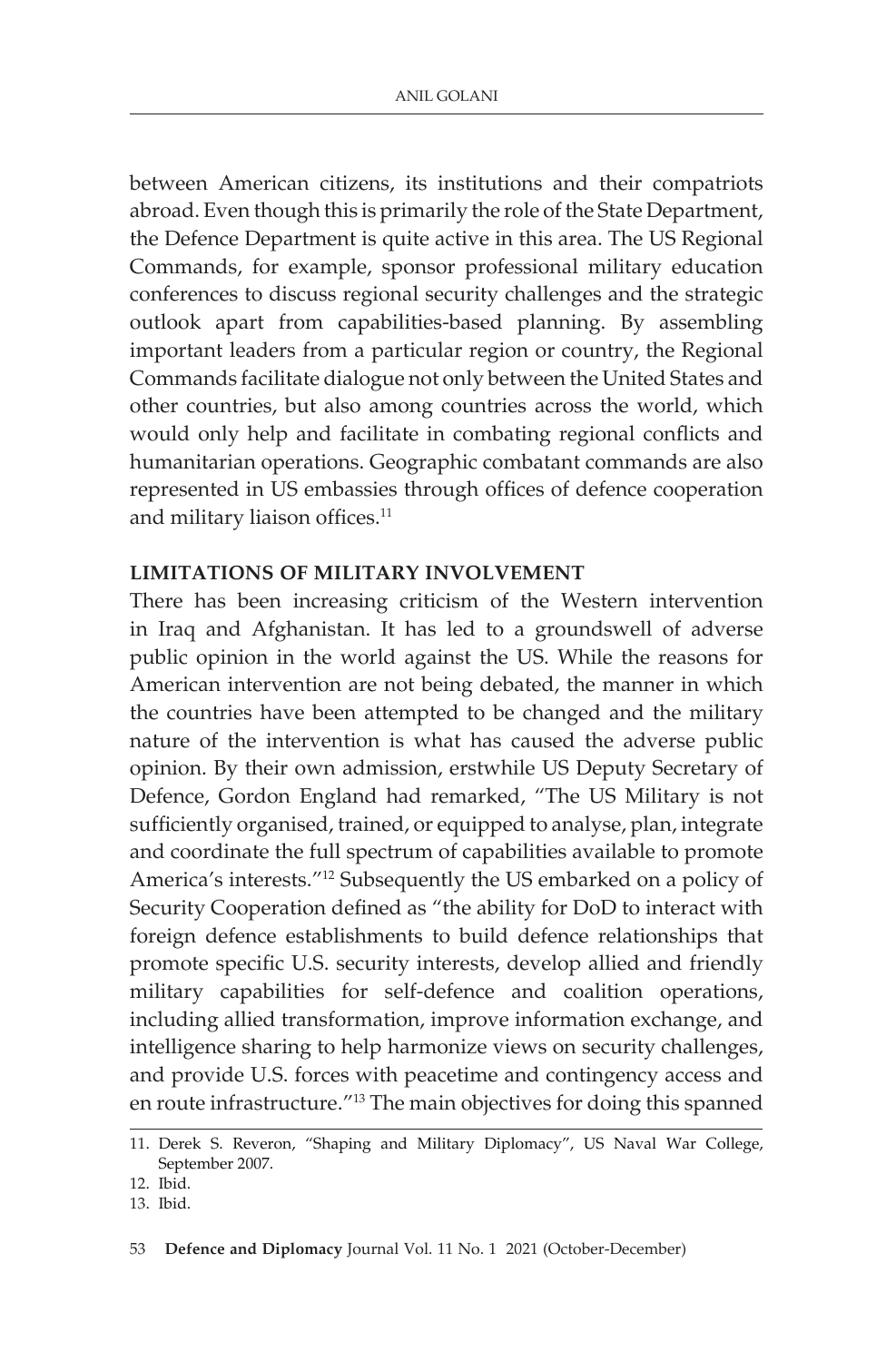various themes from combating terrorism, transforming alliances and building coalitions for the future, influencing the direction of major powers, cooperating with parties to regional disputes, deterring and isolating problem states, combating weapons of mass destruction, and realigning the global military posture. While making efforts to wage war against the global terror threat, security cooperation provides training for indigenous forces.14 The Foreign Military Training Unit was created by the Marine Corps in 2006 to "train, advise, and assist friendly host-nation forces—including naval and maritime military and paramilitary forces—to enable them to support their governments' internal security and stability, to counter subversion, and to reduce the risk of violence from internal and external threats."15

With increasing global challenges and dwindling defence budgetary allocations, the US Navy has incorporated security cooperation as its primary agenda. Senior Navy strategists Vice Admiral Morgan and Rear Admiral Martogolio wrote, "policing the maritime commons will require substantially more capability than the United States or any individual nation can deliver."16 To ensure this, the United States has been seeking partnerships with international navies to create the proverbial 1,000-ship navy, which could respond to smuggling, piracy and other nefarious activities, while protecting the global commons or important SLOCs. The Chief of Naval Operations reinforced this message, stating that: "wherever the opportunity exists, we must develop and sustain relationships that will help improve the capacity of our emerging and enduring partners' maritime forces."17 This effort, which has been exemplified by Task Force 150 and NATO's Operation Active Endeavour, represents an example of a 1,000-ship navy to promote international maritime security. The prerequisite to building a successful maritime partnership globally is to build partners' capability and capacity.

US Foreign policy had become dangerously dependent on its military. The reliance on the military fed an unfortunate trait: the tendency towards unilateralism. It had become too easy for the military to believe that this superiority would carry over into post-

<sup>14.</sup> Ibid.

<sup>15.</sup> USMC, "Foreign Military Training Unit", at http//www.marsoc.usmc.mil/ FMTUHome.htm. Accessed on August 24, 2021.

<sup>16.</sup> Derek S. Reveron, n. 11.

<sup>17.</sup> Ibid.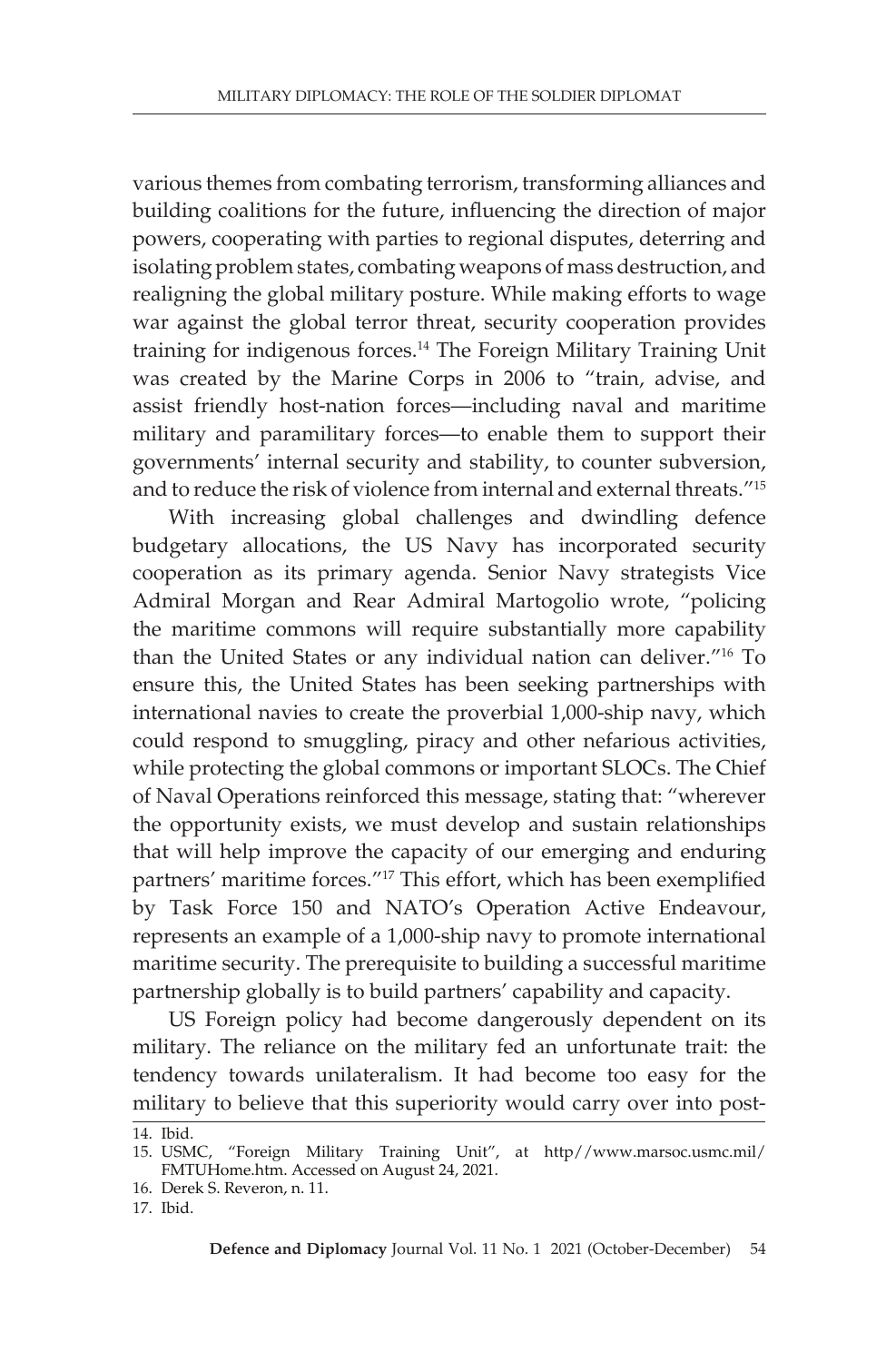conflict operations. After all, the United States had the transportation, communications, and logistics that no other power possessed. The military was the go-to organisation, of course, and its soldiers and leaders responded to an unpredicted situation with all the skills and capabilities in their command. For all their versatility, however, they lacked the knowledge, skills, staying power and scale to really manage a large nation on a continuing basis. They were unable to create deep-rooted political development. They lacked the skills and experience to revise constitutions and work methodically to bore into the deepest aspects of the societies.<sup>18</sup>

Whenever diplomatic levers are neglected and military action taken unilaterally it invariably becomes counterproductive, as has been proved time and again. US Ambassador Ryan Crocker's perspective, which was shaped by more than four decades of experience in respect of the actual scope and influence of American power, is realistic and pragmatic. He puts it this way: "*we're a superpower, we don't fight on our territory, but that means you are in somebody else's stadium, playing by somebody else's ground rules and you have to understand the environment, the history, the politics of the country you wish to intervene in*."19

Clausewitz, in his well-known quote "war is nothing but the continuation of policy with other means" firmly establishes that the military needs to function as both, a tool of warfare, and a tool of policy implementation. Keeping this relationship of the military and policy in mind he identifies the need for the military leader to be a soldier-statesman.20 In other words, the military commander must be able to clearly discern the policy objectives of the nation-state and be able to apply the appropriate resources at his disposal to achieve the ends sought. Clausewitz, in his argument states that true military genius is marked by the ability to understand "exactly how much can be achieved with the means at his disposal" while keeping in mind the "entire political situation."21 Elucidating further on war and

55 **Defence and Diplomacy** Journal Vol. 11 No. 1 2021 (October-December)

<sup>18.</sup> Wesley K. Clark, *Winning Modern Wars: Iraq, Terrorism and the American Empire* (NY: Public Affairs, 2003), pp. 169-170.

<sup>19.</sup> Ed Crego, George Munoz and Frank Islam, "Foreign Policy, Diplomacy and Military Force", at www.huffintonpost.com. Accessed on September 10, 2021.

<sup>20.</sup> Clausewitz Carl von, "On War", ed. Michael Howard and Peter Paret (New Jersey: Princeton University Press, 1989) p. 111.

<sup>21.</sup> Ibid., p. 112.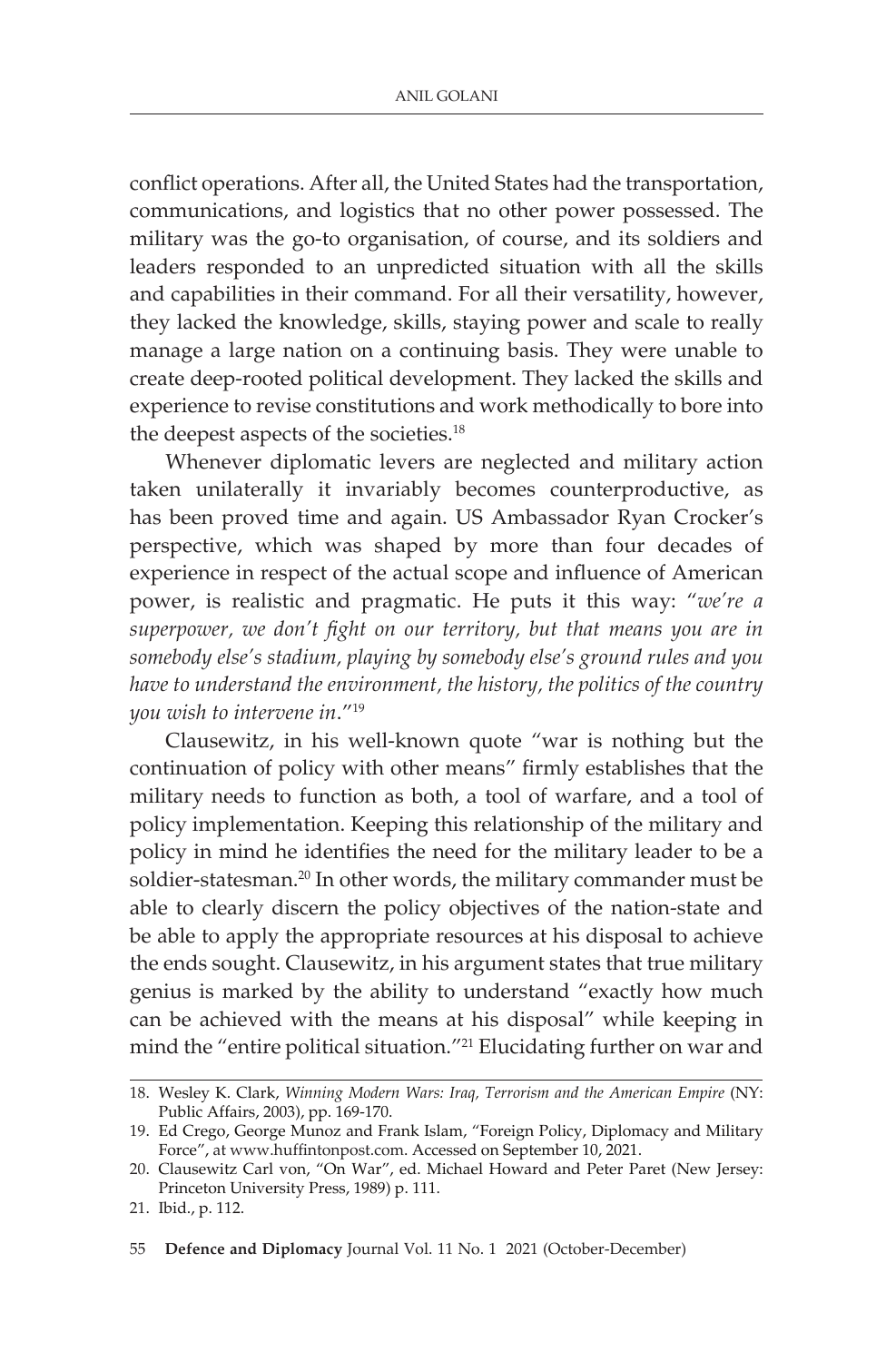policy, Clausewitz comments that, "… war springs from political purpose … Policy, then, will permeate all military operations and … it will have continuous influence on them."<sup>22</sup> It is unequivocally clear that the amalgamation of policy and military activities through the soldier-statesman is not only desirable, but considered as an absolute essential by Clausewitz.

# **BILATERAL/REGIONAL/MULTILATERAL SECURITY RELATIONSHIP**

This is the most traditional and classical relationship that goes beyond diplomatic relations. However, the context in which such alliances are situated has changed post World War II, being articulated in terms of obligations by both states as members of the United Nations. The shift is significant, in that, by signing the UN charter, member states are committing themselves to a set of norms of diplomatic conduct that would preclude certain types of bilateral alliances, such as secret alliances directed against third countries. Bilateral agreements generally function without the establishment of a secretariat or organisation on a permanent basis and generally take the form of an agreed set of policies and procedures that govern ongoing diplomatic communication. Such agreements almost always provide for the sharing of military intelligence between the two armed forces, and some agreements also call for varying degrees of joint military training, exchange of officers and certain shared defensive missions.<sup>23</sup> Examples of successful bilateral alliances have been the ones in force between the Republic of Korea and the US.

At times bilateral security arrangements morph into regional or multilateral agreements that require a degree of multilateral diplomatic cooperation and military coordination. Regional and multilateral security organisations play a critical and complex role in security diplomacy, in that they serve both as vehicles for coordinating action amongst several states in the security arena and, at the same time, as venues for the diplomatic processes of making, implementing and enforcing security policy. NATO and the Warsaw Pact were the two alliances that endured during the

<sup>22.</sup> Ibid.

<sup>23.</sup> Ibid., pp. 165-166.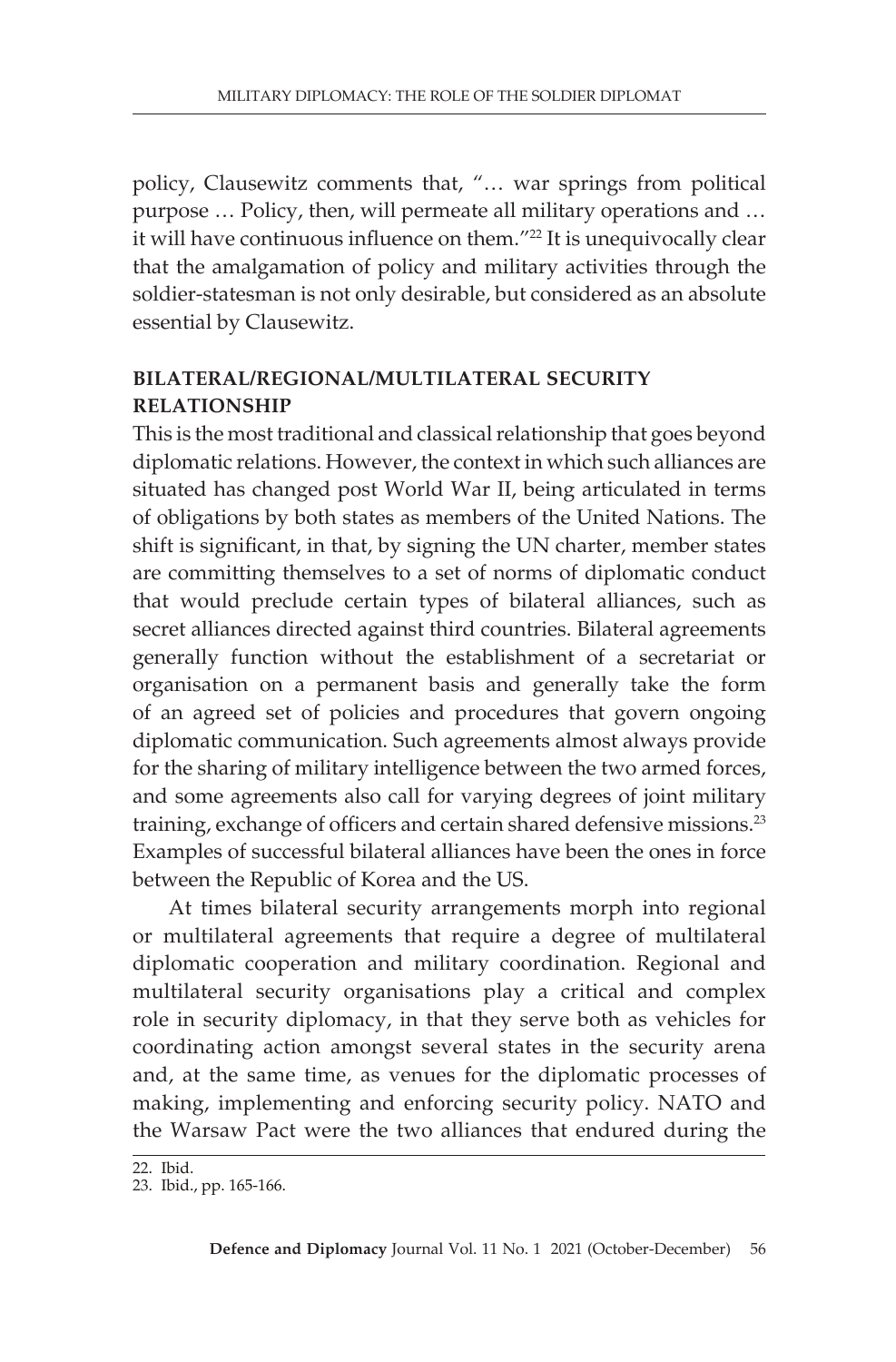Cold War period. Amongst other committees in NATO, the Military Committee is the most significant, as it serves as the highest-level military advisory body to NATO's civilian authorities. The realities on the ground of the joint military command structure required much more thoroughgoing, integrative aspects of diplomacy than negotiating treaties and cooperating to undertake strategic defence planning. In this regard, NATO military cooperation is also diplomatic in a way that renders it essentially different from the military command structure and defence planning process within the armed forces of a single state.

For the armed forces of different countries to learn to work together effectively, a huge range of estrangements need to be mediated, protocols of representation established and channels of communication made familiar. These engagements of diplomacy are very different from, but no less important than, the *haute politique* diplomacy that traditional scholars of diplomatic studies usually associate with security diplomacy. The fact that alliance member governments and their armed forces engaged in this hands-on level of security diplomacy changed the relationships between these states significantly in ways that were not planned or anticipated when the alliances were created. The political and military channels of representation and communication that NATO developed during the Cold War facilitated NATO's transformation after the Cold War from a regional security organisation into a collective security organisation with an increasingly global reach. Even as NATO has struggled at times in the post-Cold War period to reimagine and redefine its 'strategic concept' or primary mission, it has proven remarkably adept at the core diplomatic functions of representation and communication, and the objectives at which those functions are targeted: negotiation, and mediation of estrangement between alienated actors in the broadest sense. NATO has successfully taken action to embrace its former adversaries. The joint deployment of troops by NATO and the Russian Federation in Kosovo, whilst not without considerable disagreement between NATO and Russian commanders, can be seen as emblematic of the success of NATO's security diplomacy in mediating the estrangement with what was once its greatest adversary and establishing not only representation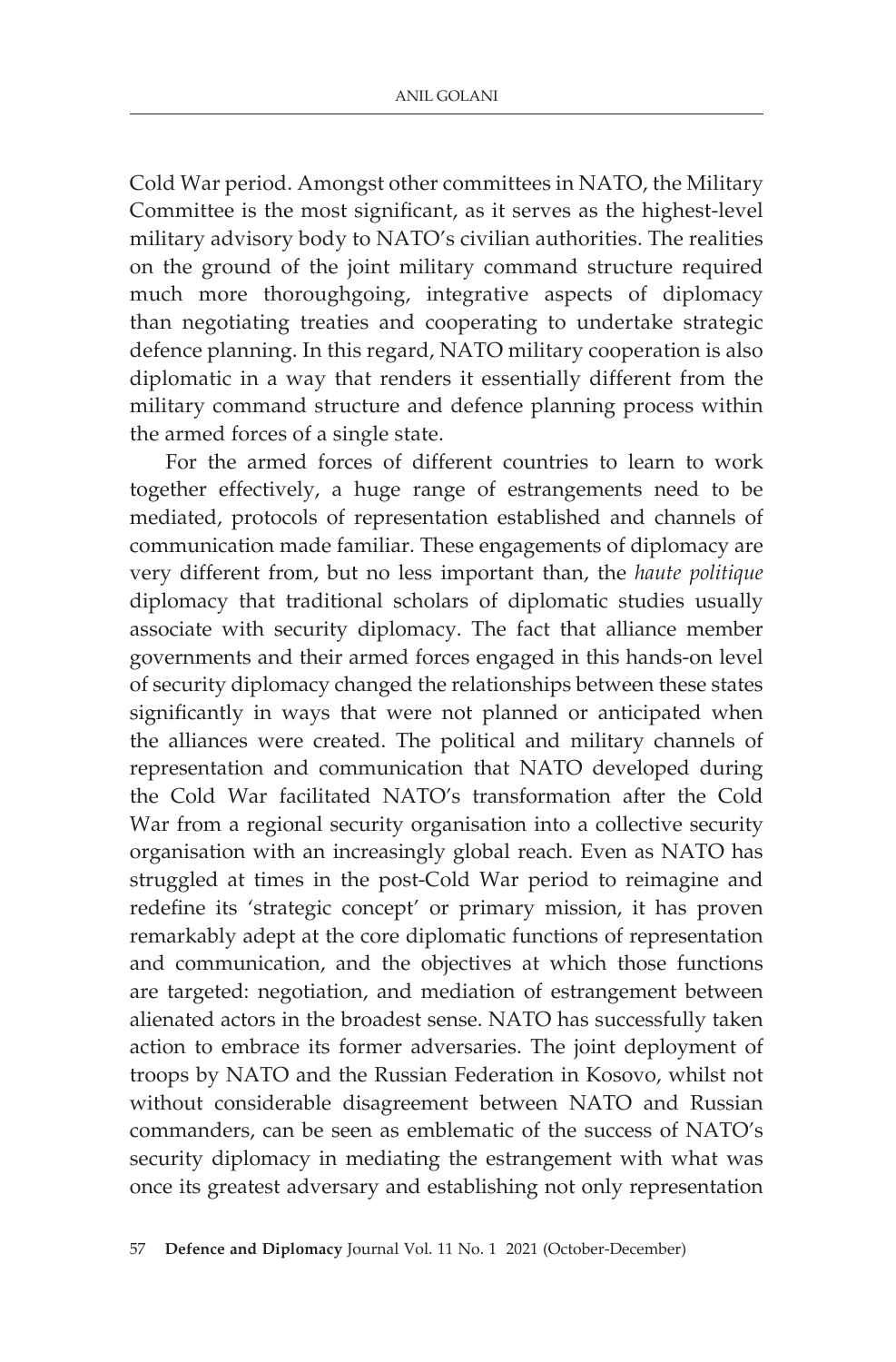and communication, but an established institutional format for security cooperation on an ongoing basis.<sup>24</sup>

#### **INDIA'S CHALLENGE**

The Indian Defence Establishment faces the gravest challenge in today's environment post-independence. It faces the risk of conventional conflict with two adversaries against a nuclear overhang and the increasing risk of cyber and space-based threats. Apart from this the nation will continue to be committed to dealing with the proxy war imposed on us by our western adversary, insurgencies and separatist movements with the growing phenomenon of Left-Wing Extremism, the latter being acknowledged as the gravest security risk to the nation by the erstwhile Indian PM, Dr Manmohan Singh.

Confronting these conflicts in the twenty-first century would require a comprehensive and coordinated approach utilising all the levers of power. In this regard the Armed Forces of the country are blessed with the junior leadership and rank and file who have acquitted themselves admirably in the past despite the lack of 'stateof-the-art' equipment and resources. Even so, history is replete with examples that even the best equipment and resources does not guarantee victory unless the higher political direction, a sound organisational structure and higher strategic thought are in place.

While Military Diplomacy has gained prominence and become overt in the post-Cold War era, some of the activities that they have been performing are no different from what was done in the past, of using the great power practice of using the armed forces for a range of political and humanitarian missions. These have included force projection into conflict situations, nation building, ability to assist other military forces through training, and local capacity support through arms transfer and intelligence capability. These functions hitherto had been largely performed by western powers in the past.

As the military capabilities of India and China grow along with their rising aspirations of great power status, increasing trade, large diasporas abroad, so too will their desire to use the military as an effective tool to protect their interests. While India's attempts at military diplomacy have included signing a large number of military

<sup>24.</sup> Ibid., pp. 169-171.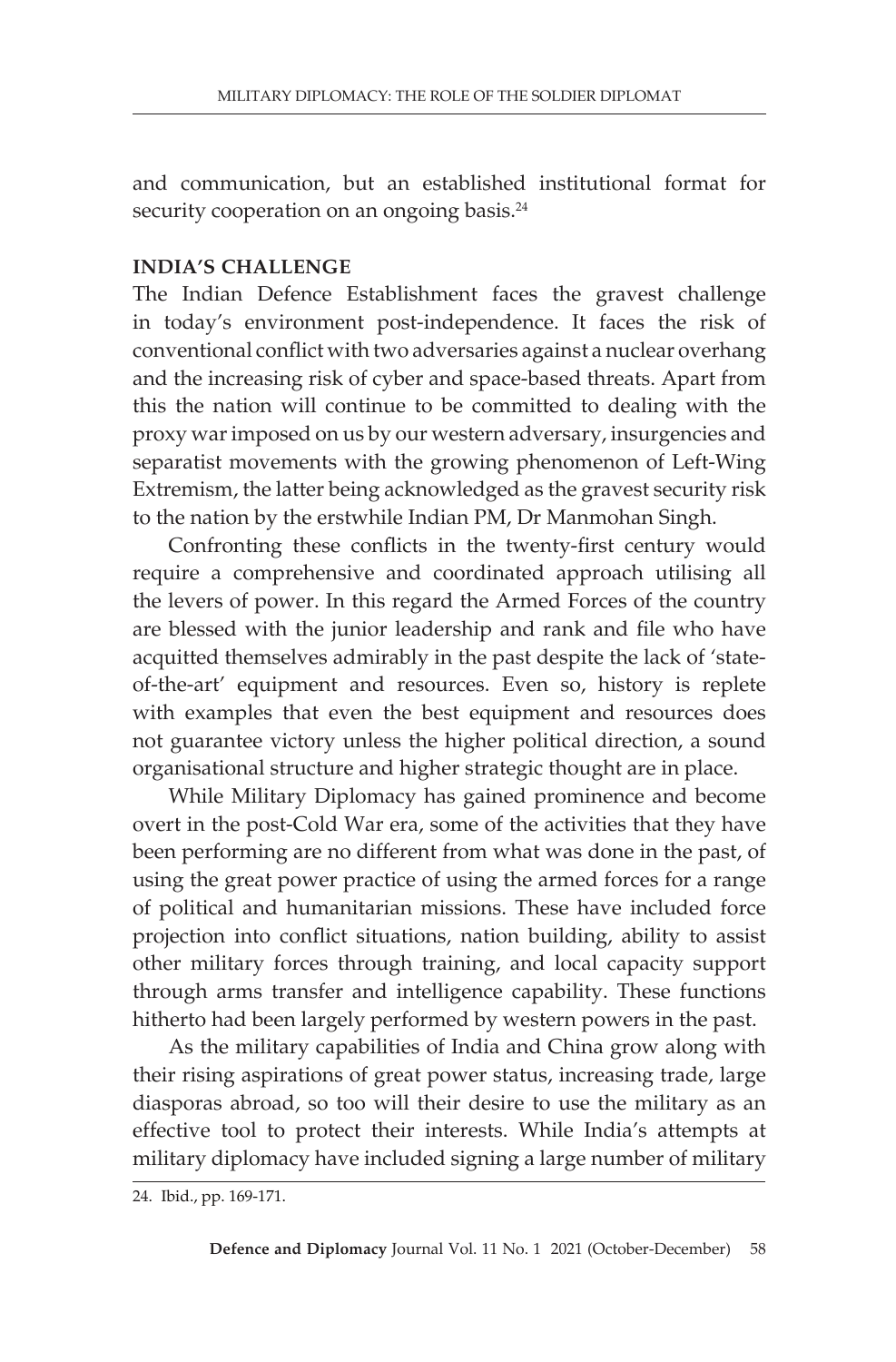cooperation agreements and significant expansion of joint military exercises with major powers and regional actors in the Indian Ocean and East Asia, its attempts to integrate the military within the national decision-making system leave much to be desired. Many of India's military diplomatic activities, because of its inherent reluctance to enter into regional partnerships/alliances, are a consequence of bilateral agreements with individual countries rather than a Grand National Strategy. India's reluctance to actively involve its armed forces internationally has historical reasons post-independence. Independent India's isolationist impulse, in the recent past was in part due to the extensive use of its armed forces during the nineteenth and first half of the twentieth century. The Indian nationalist movement rejected the use of the Indian military for imperial purposes. The only exception to this, post-independence, was the use of Indian Armed Forces for UN Peacekeeping Operations.

One of the major shortcomings of the present arrangement of interaction between the Armed Forces and the Ministry of External Affairs (MEA) is that the Ministry of Defence (MoD) with its civil bureaucracy is interposed between the two as an adjudicator. A serious limitation in the present arrangement is that it prevents the leveraging of military capacity in Foreign Policy and relations. The best way of achieving synergy is through an interactive mechanism in an organised structure which the present arrangement lacks. The principal interface of the MoD is with the MEA and it needs no emphasis that in all decisions with respect to national security, international relations, use of security forces in overseas deployments/exercises the MEA has to be involved. The MEA, incidentally, is one of the few agencies of the state which has officers of the Armed Forces working alongside in Diplomatic Missions abroad. There is little doubt that since MEA is the component for delivery of foreign policy it should be the lead agency for military diplomacy.

There exists a strong case for posting/lateral absorption of Armed Forces officers of Colonel equivalent rank into the MEA, given the acute shortfall of officers in the MEA. The MEA, which should be crucial to informing the country's strategic vision, is puny compared to India's aspirations and emerging power status. Singapore, with a population of 5 million, has a foreign service about the same size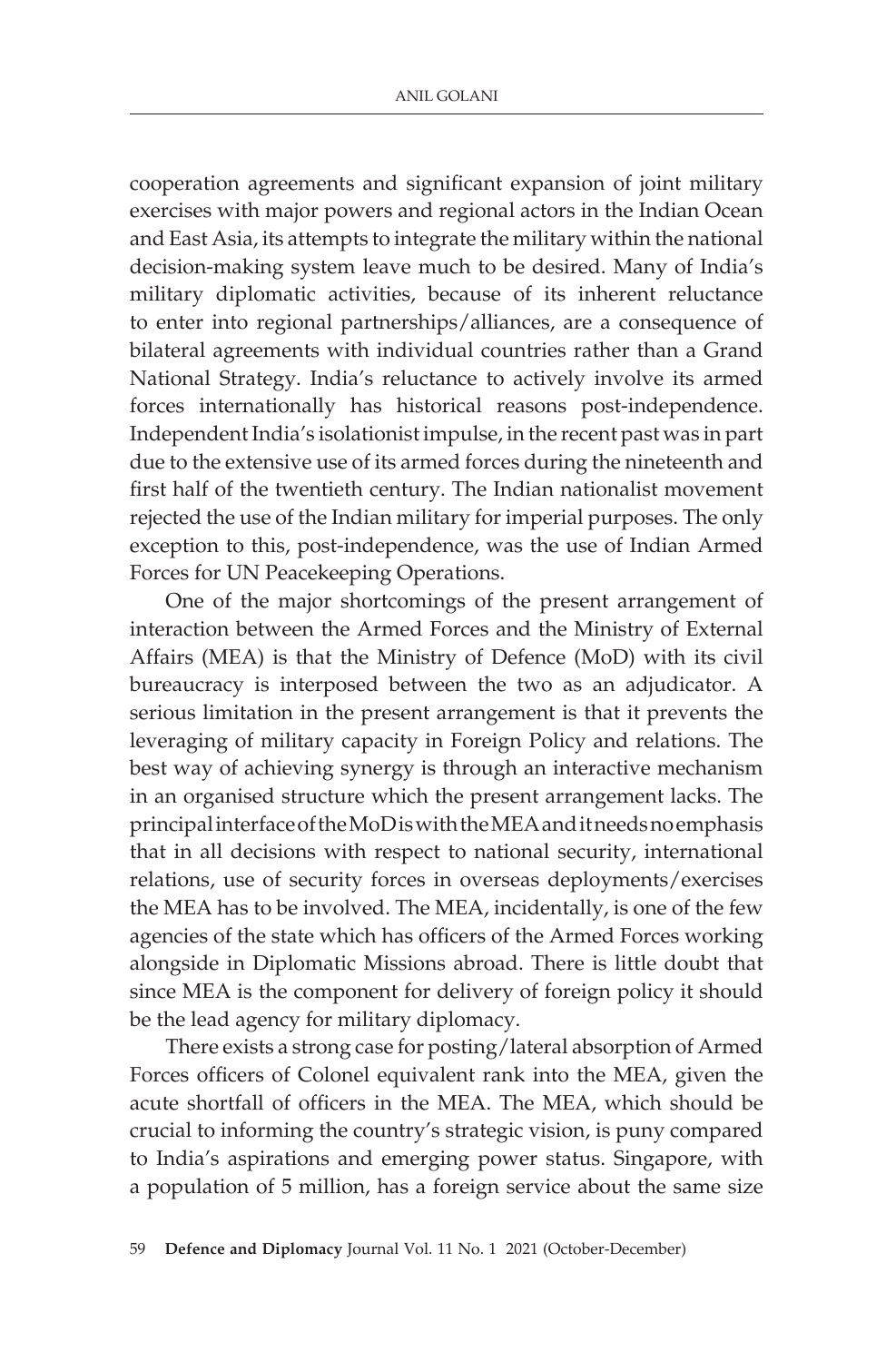as India's. China is eight times larger.25 With a little bit of cadre management in both the organisations this process could be mutually complementary.India's role and influence has increased considerably, and in keeping with the increasing demands of defence cooperation, procurement of equipment and training commitments including the conduct of joint exercises, the deployment of defence attach*é*s abroad needs to be reassessed. It is not only a question of numbers; it is as much about posting the right man at the right place. This includes re-examination of the current structure to include selection, the desirability for specialisation—both regional and technical—and scope for maintaining continuity.<sup>26</sup> It is possibly appropriate to evolve a more pragmatic long-term policy that envisages the deployment of Indian Armed Forces units and personnel not only in UN-mandated peace operations, but also in multinational expeditionary operations undertaken under the aegis of internationally mandated resolutions. Evolving such a policy is important to enable the formulation of doctrines, concepts and standard operating procedures for conducting joint training, exercises and operations with forces of other countries within a bilateral or multilateral framework.<sup>27</sup>

Defence cooperation must extend beyond training, even though it is a major component of defence diplomacy, especially in a region where countries are not keen to maintain large standing armed forces and prefer to seek support from countries which are neither threatening nor overbearing for their security needs; for example, security threats like piracy. In this context, India's relationship of professionalism and non-interference, while providing such assistance, needs to be highlighted. This reiterates the fact that India is increasingly being seen as a benign security provider. The expectations from India, in the emerging world order, not only raises the question of military capacities but also structural issues which would enable a response in a manner and time frame that defines India's stature and capability.

#### **MILITARY DIPLOMACY: INDIA'S OPTIONS**

If one were to look around India's neighbourhood, the armed forces are key players in national security policies, from China to Indonesia

<sup>25</sup>. "Briefing: India as a Great Power", *The Economist*, March 30, 2013, p. 55.

<sup>26.</sup> IDSA, *Deliberations of a Working Group on Military and Diplomacy* (New Delhi: Magnum Books Pvt. Ltd., 2013), p. 23.

<sup>27.</sup> Ibid., p. 24.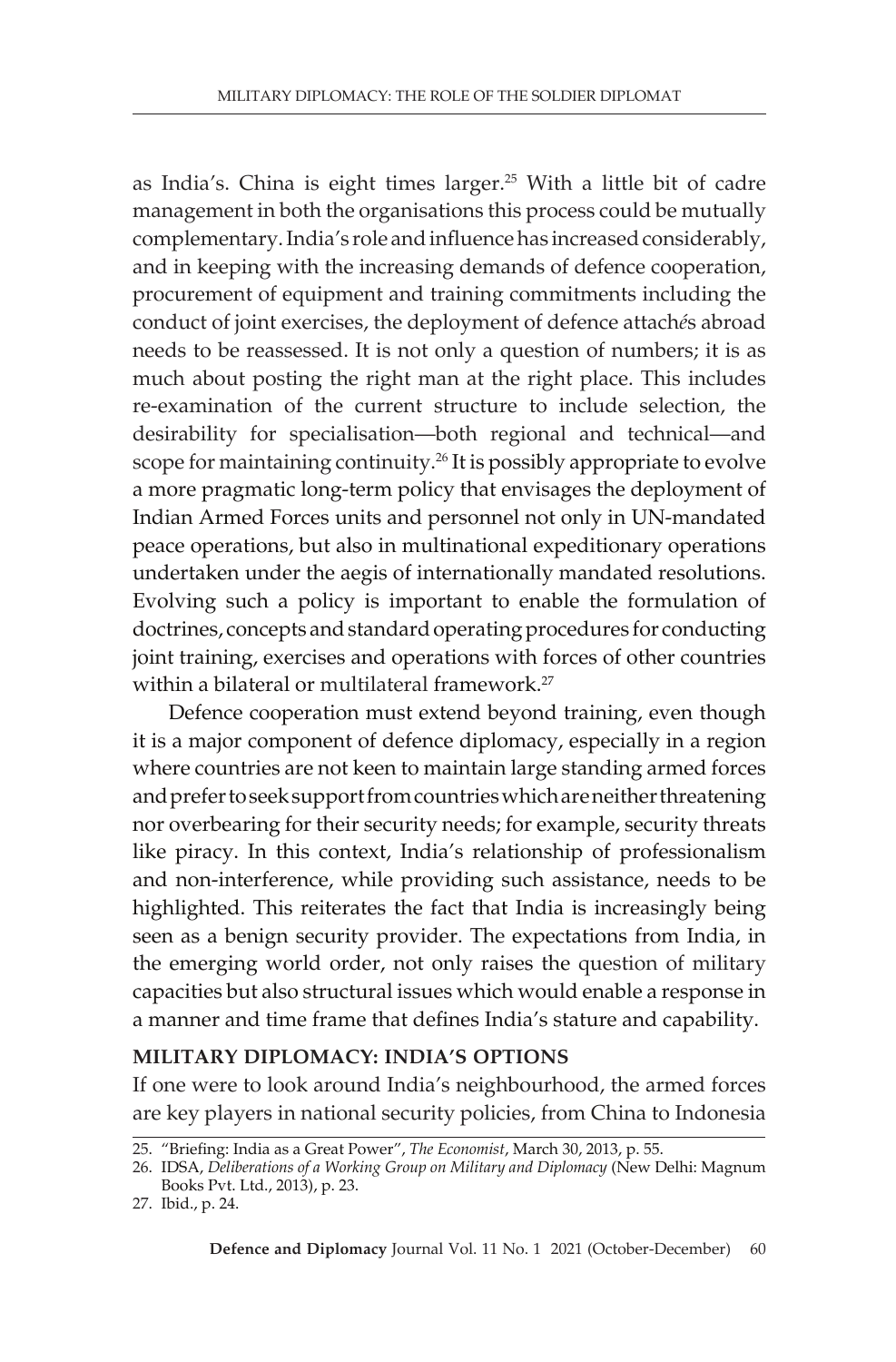and Pakistan. Given India's firm belief in civilian supremacy over the armed forces (rightly so) the civilian bureaucracy and politicians are uncomfortable with the dubious role played by the military in the domestic politics of some of these countries. This, however, places us in a quandary as we expect that other countries should play by our norms, which is unrealistic, and when we engage with them purely on civilian diplomatic terms, we fail to engage their military establishments. This is further compounded by the fact that we either do not have any military-to-military cooperation arrangements with our neighbours or they are at a fledgling and nascent stage. We therefore fail to engage in military diplomacy in any meaningful form. This is also a part of the reason why the nation finds itself in a bind with respect to Pakistan as we fail to engage with the military which is the real power centre. The US however does this a lot better as its CENTCOM Commander, Secretaries of State and Defence regularly interact with the Pakistan Army Chief. Given the situation that these men in uniform are engaged in diplomatic activities which are of serious importance to India, can we afford to stay out of this military-diplomatic loop?

It is essential that the country takes military diplomacy seriously, making it a part of its foreign policy, creating capacities, structures and processes to put them into action. Military training at the academies must include diplomacy and officers with requisite skills must get deputed to Indian embassies and missions abroad to work not only as defence attach*é*s but also augment the Indian Foreign Service which is woefully inadequate, considering its growing demand. There is an urgent need for policy formulation at the national strategic level for a strong and institutional framework that coordinates the activities of the External Affairs and Defence Ministries to maximise national interests not only regionally, but at the international global level. Increasing defence cooperation with India's neighbours through joint exercises, visits, combating terrorism, piracy, cyber threats, etc., would go a long way in building robust partnerships which would inherently secure national interests and promote peace, security and stability. As soldiers universally more than think alike, their bonding through multilateral exercises/defence engagements is instantaneous and is easier to build upon to secure national interests. The emphasis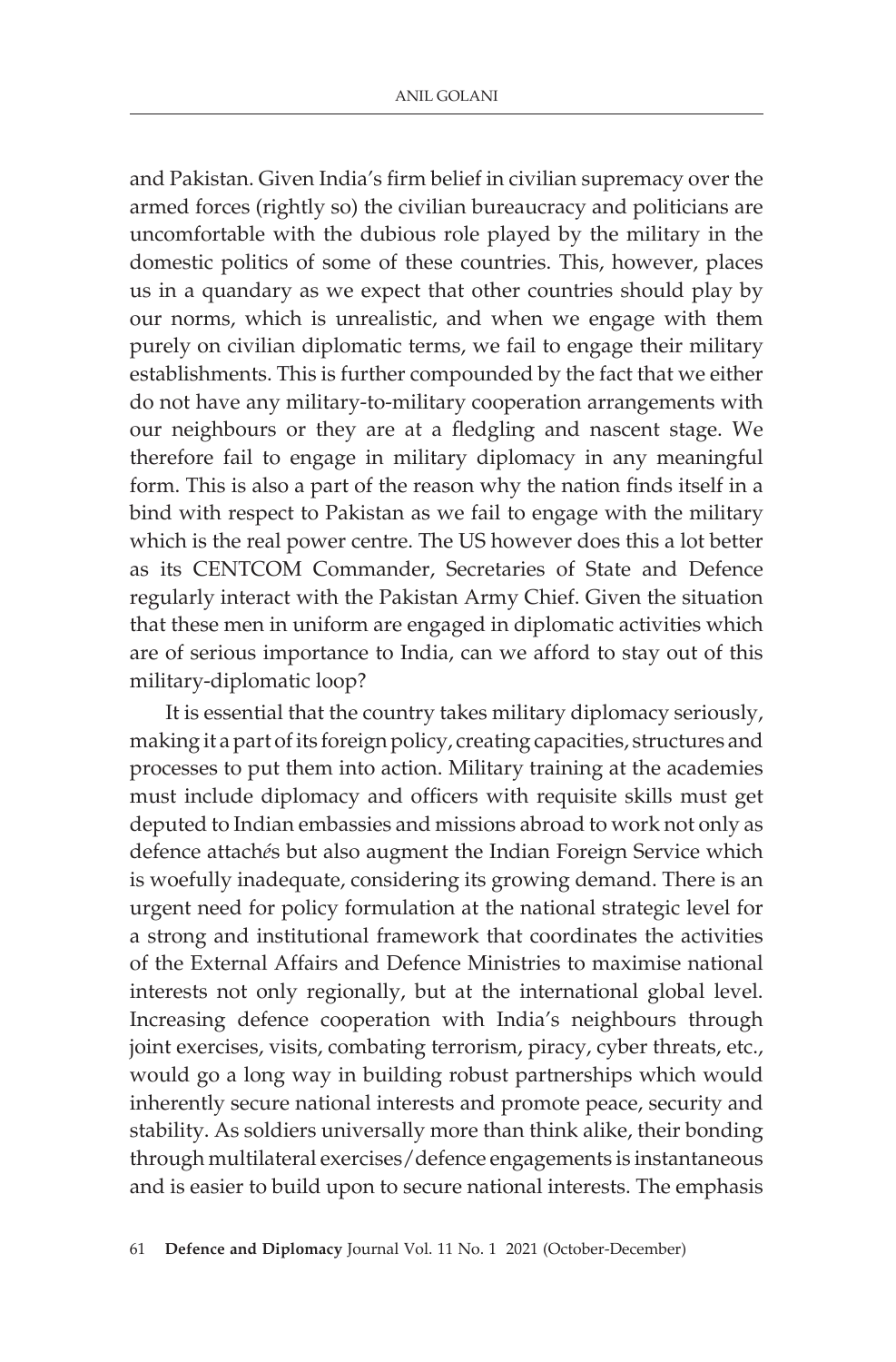needs to shift from organising our forces to defend our territory to using them to secure our people and our way of life and conducting these operations at a distance from our borders. Each nation will arrive properly at slightly different organisations according to its history and circumstances; however, the more these organisations are congruent with those of other nations the better the fit when grouped together in some multinational force.<sup>28</sup>

#### **CONCLUSION**

Modern wars are not won on the battlefield, but in the diplomatic lobbies of international organisations and more importantly in the hearts and minds of civilian populations. In a growing interdependent world, the futility of armed conflict cannot be overemphasised. The probability of a state to take unilateral military action against another sovereign state is decreasing by the day. Modern conflict situations would dictate multilateral intervention wherein military personnel would need to interact with multiple organisations and individuals in order to defuse volatile situations towards peaceful resolution. Civil-Military liaison work has to increase ensuring non-confrontational encounters against the state and between warring factions. The requirement of a soldier to be able to negotiate responsibly and effectively cannot be underestimated. The training imparted to soldiers, if refined to understand the merits of a comprehensive approach would go a long way to the making of a soldier diplomat who would be better armed and prepared for future conflicts of tomorrow.

The 'spectrum of conflict' today erodes any clear demarcation between war and peace. Today's ideas of peace are very ambitious, encompassing more than the absence of war, and including the provision of justice and good government, as well as human security more broadly defined. As a result, conflict is seen as both pervasive and persistent.29 Since the end of the Cold War there has been a continuation of conflict or war at some level or another in the international system. The prevalence of war between states or

<sup>28.</sup> Smith Rupert, *The Utility of Force* (London: Penguin Books Ltd., 2006), p. 399.

<sup>29.</sup> Hew Strachan and Sibylle Scheipers, *The Changing Character of War* (New York: Oxford University Press, 2011), p. 10.